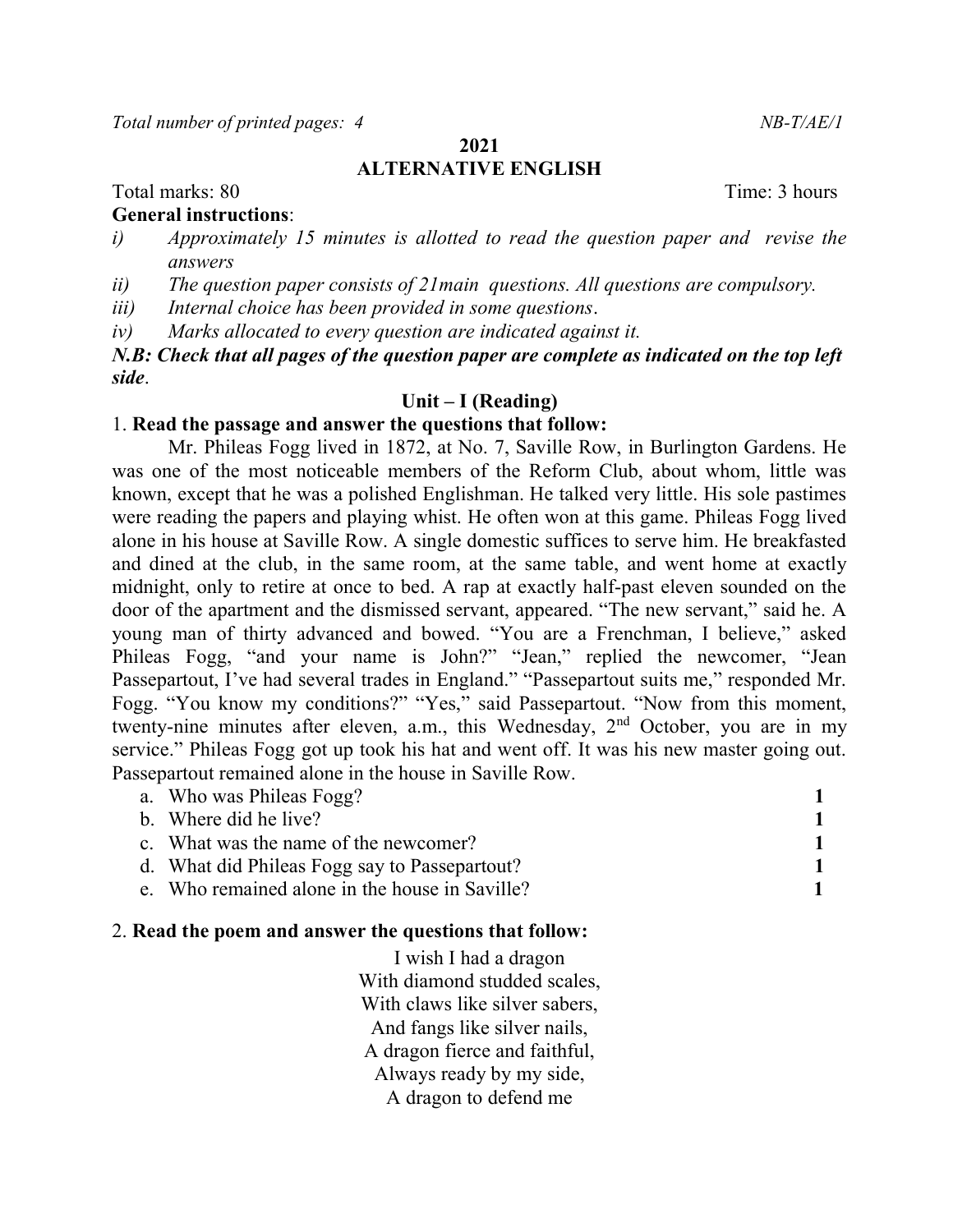| Or take me for a ride.                                                        |              |
|-------------------------------------------------------------------------------|--------------|
| I wish I had a dragon                                                         |              |
| With eyes of shining gold,                                                    |              |
| Who breathed a plume of fire                                                  |              |
| Whenever it was told,                                                         |              |
| A dragon so ferocious                                                         |              |
| It might frighten Frankenstein,                                               |              |
| But not a lazy dragon                                                         |              |
| Who sleeps all daylike mine! (Shel Silverstein)                               |              |
| On the basis of your reading of the poem, complete the sentences that follow: | $1x3=3$      |
| a. The poet wishes to have a dragon that is fierce and                        |              |
| b. The poet wants the dragon to take him for a                                |              |
| c. The poet wants a fire-breathing dragon. We know this from the line, '      |              |
| Write true or false:                                                          | $4x^{1/2}=2$ |
| d. The poet wishes for a lazy dragon.                                         |              |
| e. The poet wishes for a dragon with diamond studded scales.                  |              |
| The poet wishes for a dragon that can fly.<br>f.                              |              |

g. The dragon's eyes should be shining silver.

# Unit – II (Writing and Applied Grammar)

3. a. 'Plant more trees to reduce pollution'. Write an article in about 150-200 words on the topic given above for your school magazine. 6

#### Or

b. Develop a short story in about 100-150 words beginning with the lines given below: It was Akali's first day at a new school. She was feeling very nervous. She stood in a corner and watched the students who were laughing and talking excitedly. Suddenly she saw four seniors advancing towards her, she was……..

4. Script a dialogue in about 100-150 words between two mothers about how helpful their children have been around the house.

| 5. Choose the correct conjunction: |                       |                                          |            |  |  |
|------------------------------------|-----------------------|------------------------------------------|------------|--|--|
| a. Do you prefer tea               | coffee?               |                                          |            |  |  |
| $i)$ or                            | $\overline{11}$ ) nor | iii) because                             | iv) and    |  |  |
| b. The train was late              |                       | I had plenty of time to get a newspaper. |            |  |  |
| i) but                             | ii) before            | $\overline{111}$ so                      | iv) unless |  |  |
|                                    |                       |                                          |            |  |  |

## 6. Identify the degrees of comparison used in the following sentences:  $2x1=2$

a. This is the oldest building in this town.

b. The cake is just as sweet as the ice cream.

# 7. Choose the correct preposition:  $2x1=2$

a. The winner is  $\frac{1}{\sqrt{2\pi}}$  (on /in /at) the victory stand.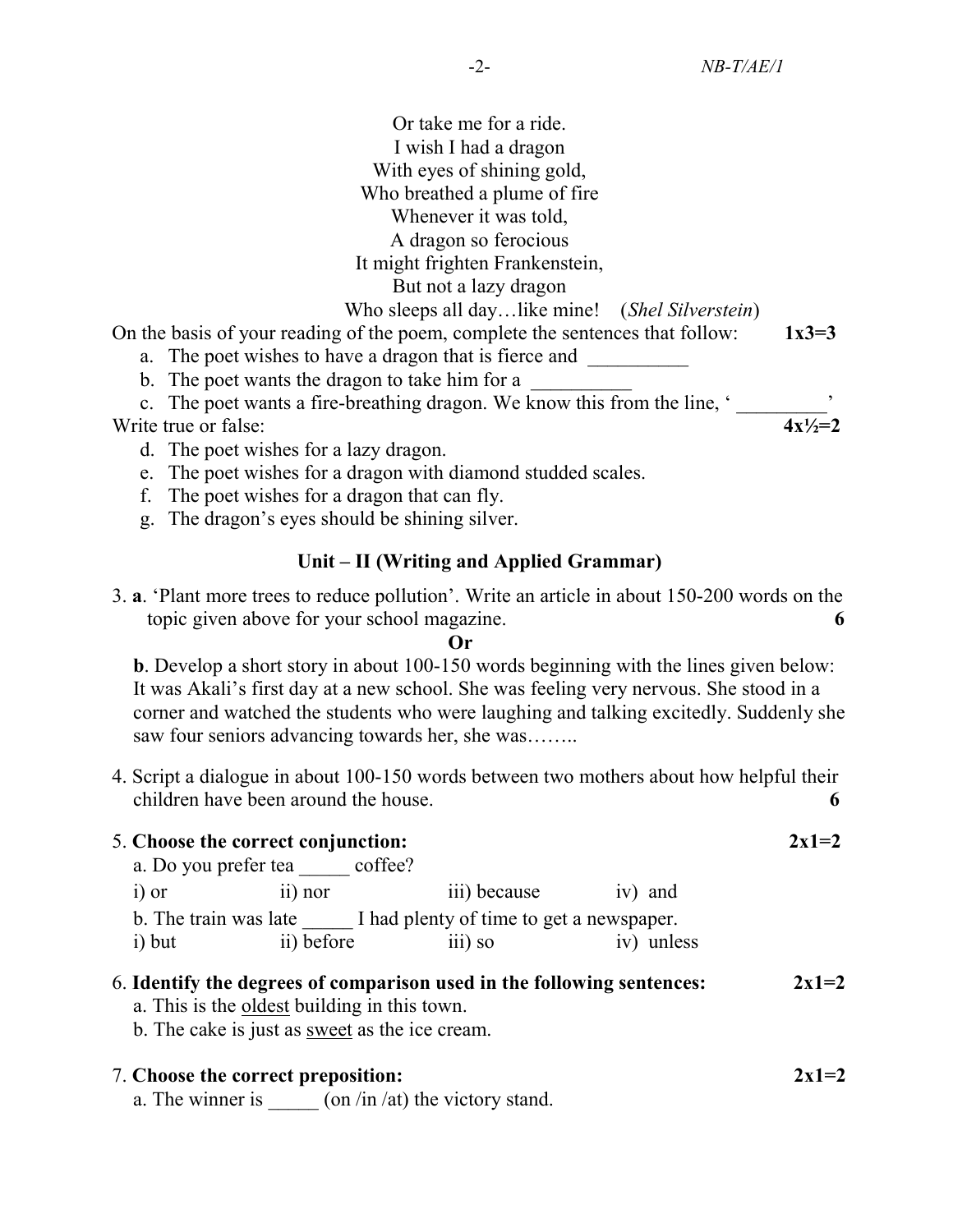| b. Potatoes grow _______ (above /over / under) the ground.                                                                                                                                                                              |                                                                                                                                                                                         |
|-----------------------------------------------------------------------------------------------------------------------------------------------------------------------------------------------------------------------------------------|-----------------------------------------------------------------------------------------------------------------------------------------------------------------------------------------|
| 8. Complete the sentences as directed in the brackets:<br>incorrect conjunction with the correct one)<br>given in the bracket)                                                                                                          | $2x1=2$<br>a. The students had to obey her orders unless she was the Principal. (Replace the<br>b. Pineapples are ______ than oranges. (sweet) (Write the correct form of the adjective |
|                                                                                                                                                                                                                                         | Unit – III (Literature)                                                                                                                                                                 |
| 9. Choose the correct answer from the alternatives given:<br>i. The term Holocaust is from the Greek word holokauston, meaning-<br>Sacrifice by blood<br>a.<br>c. Sacrifice by men                                                      | $10x1=10$<br>b. Sacrifice by water<br>d. Sacrifice by fire                                                                                                                              |
| ii. What created a sensation among Toshi and his friends?<br>Chugging of trains<br>a.<br>c. The passing of motor cycles d. The sound of animals                                                                                         | b. The passing of a vehicle                                                                                                                                                             |
| Death is a relief from the problems that come with old age.<br>a.<br>b. Death is a good friend of the old folks.<br>c. Because the old folks want to die as soon as possible.<br>d. The poet is directly addressing death in this line. | iii. Why does the poet describe death as ' <i>dear</i> ' in the poem, ' <i>Old Folks Laugh</i> '?                                                                                       |
| Filled with hope<br>a.<br>Filled with holes<br>c.                                                                                                                                                                                       | iv. What does the word ' <i>perforated</i> ' mean in the chapter, ' <i>In Celebration of Being Alive</i> '?<br>b. Filled with suffering<br>d. Filled with loss                          |
| v. Who was Louis Pasteur?<br>a. An African cardiologist<br>c. An American neurologist                                                                                                                                                   | b. A Naga Author<br>d. A French microbiologist                                                                                                                                          |

- vi. What is Rabindranath Tagore experiencing in the poem, 'Closed Path'?
	- a. Doubts about his faith b. Writer's block
	- c. Midlife crisis d. The end of a journey

vii. What was the name of Harry Silberberg's girlfriend? (The Diary of a Young Girl)

- a. Fanny b. Miep
- c. Margot d. Anne Frank

viii. Severn mentioned in her Speech about the privileged life in her country. Which country is she talking about?

- a. Brazil b. India
- c. Canada d. Somalia

ix. What shouldn't be shed according to Lhusi Haralu in the poem, 'Prayer of the Meek'?

- a. Water b. Blood
- c. Leaves d. Skin